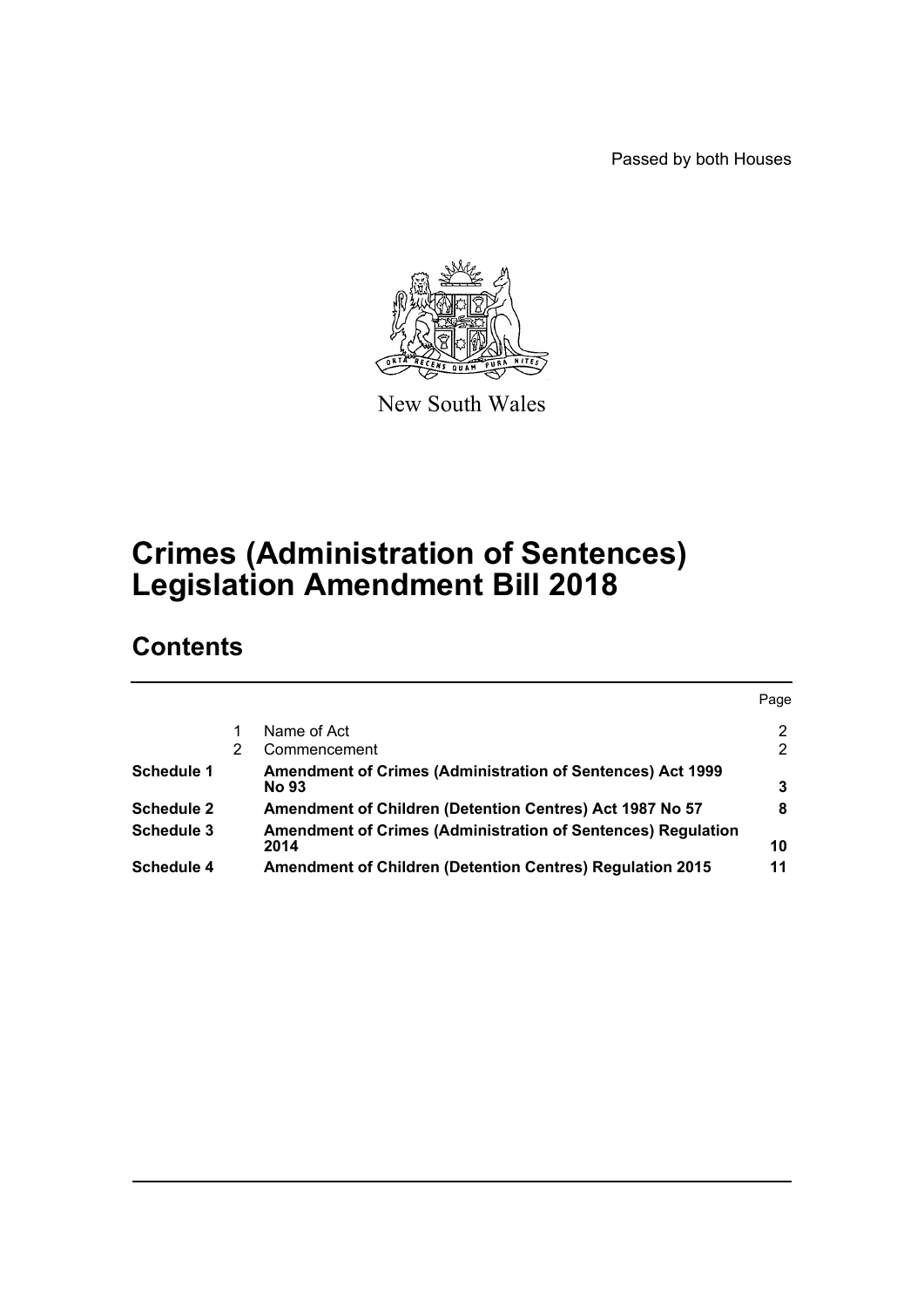*I certify that this PUBLIC BILL, which originated in the LEGISLATIVE COUNCIL, has finally passed the LEGISLATIVE COUNCIL and the LEGISLATIVE ASSEMBLY of NEW SOUTH WALES.*

*Legislative Council 2018* *Clerk of the Parliaments*

New South Wales

# **Crimes (Administration of Sentences) Legislation Amendment Bill 2018**

Act No , 2018

An Act to amend the *Crimes (Administration of Sentences) Act 1999* and the *Children (Detention Centres) Act 1987* with respect to misconduct by correctional employees, the possession and operation of remotely piloted aircraft in airspace above, and in the immediate vicinity of, certain places of detention, and the use of force against visitors to places of detention; and for other purposes.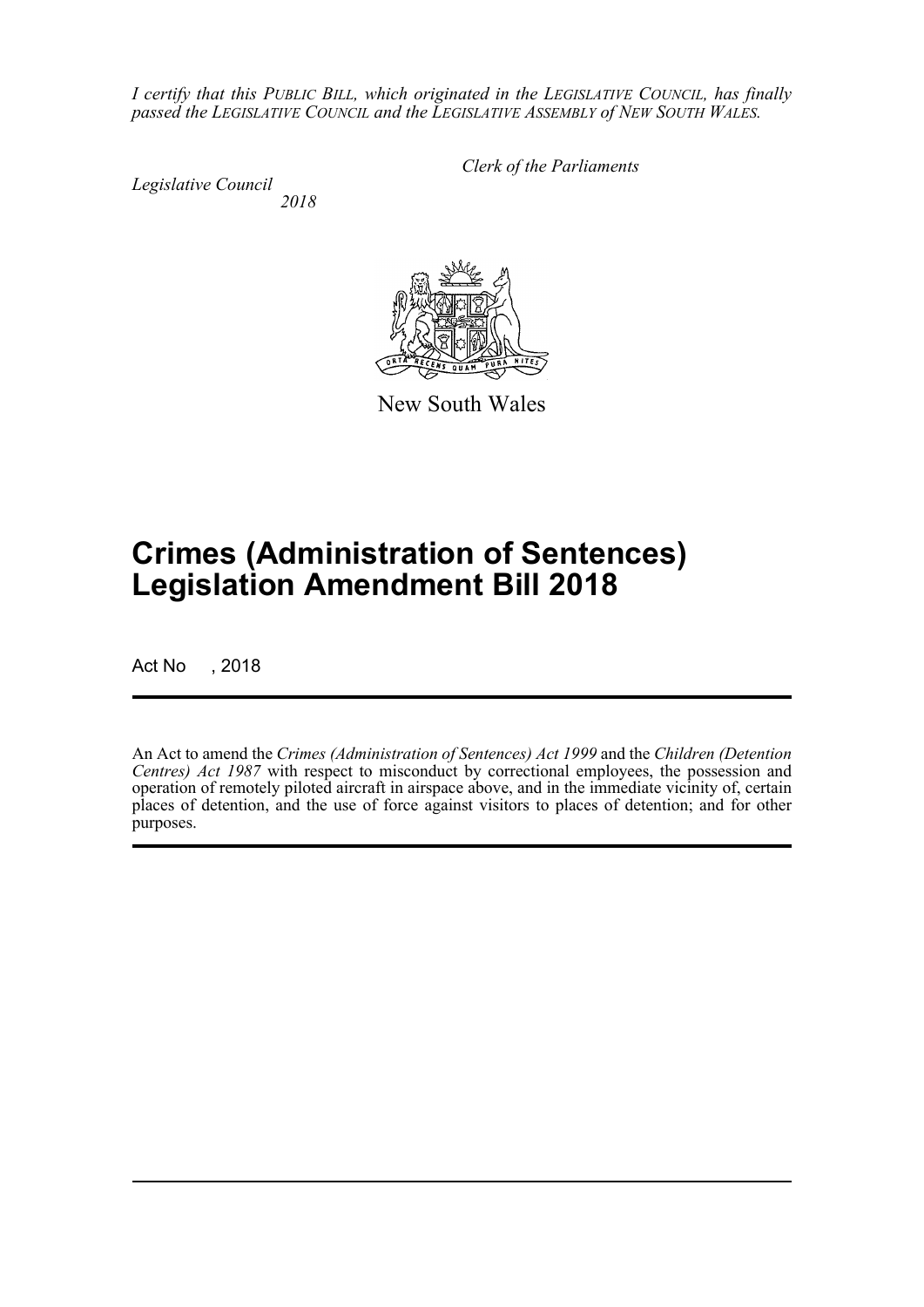Crimes (Administration of Sentences) Legislation Amendment Bill 2018 [NSW]

## <span id="page-2-0"></span>**The Legislature of New South Wales enacts:**

## **1 Name of Act**

This Act is the *Crimes (Administration of Sentences) Legislation Amendment Act 2018*.

## <span id="page-2-1"></span>**2 Commencement**

- (1) This Act commences on the date of assent to this Act, except as provided by subsection (2).
- (2) Schedule 1 [1] is taken to have commenced on 24 September 2018.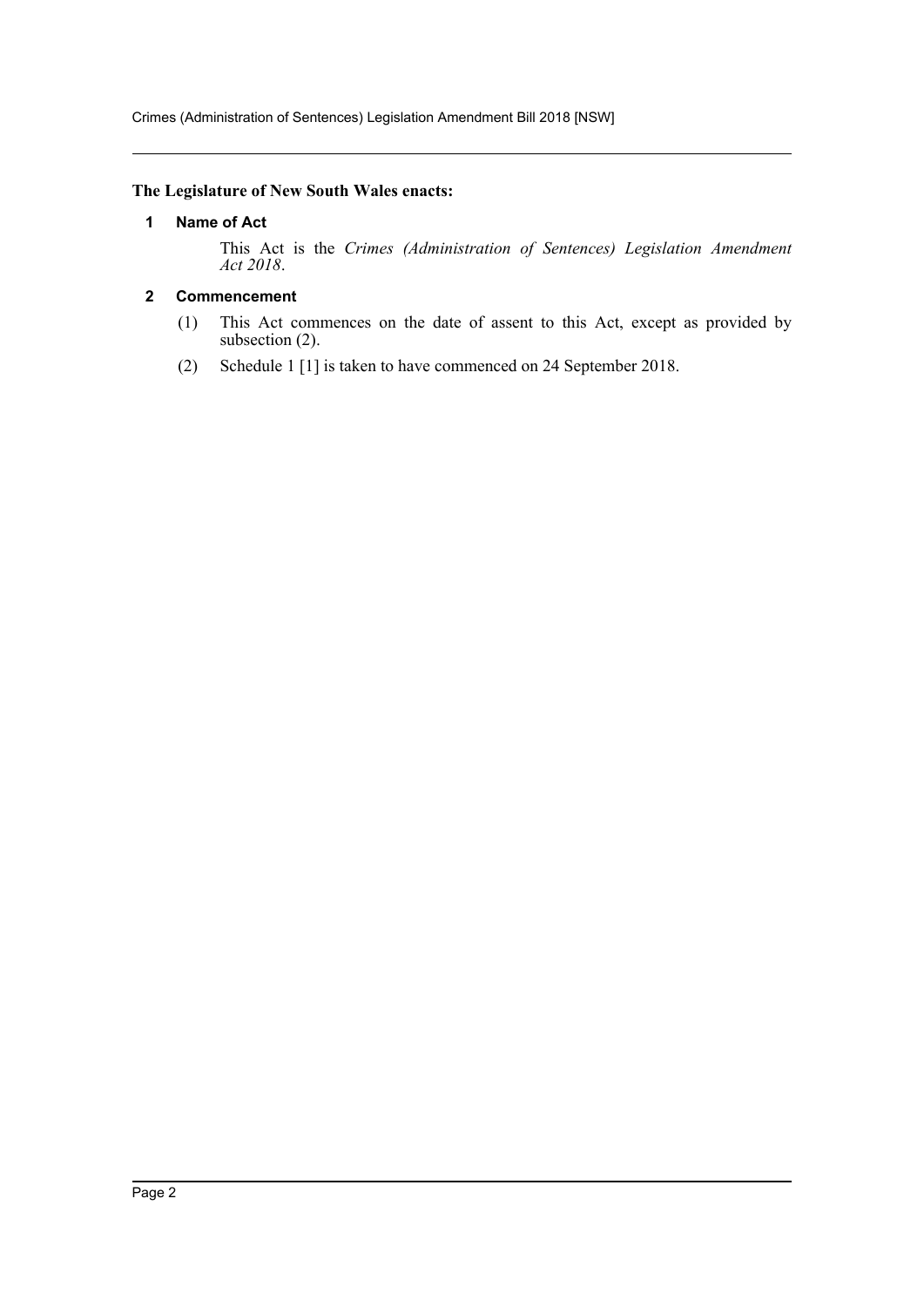## <span id="page-3-0"></span>**Schedule 1 Amendment of Crimes (Administration of Sentences) Act 1999 No 93**

## **[1] Section 181 Warrants committing offenders to correctional centres**

Insert ", a re-integration home detention order" after "intensive correction order" in section 181 (1).

## **[2] Part 11 Administration**

Insert after Division 7:

## **Division 8 Relationships with inmates and other offenders**

## **236P Definitions**

(1) In this Division:

*community-based order* means:

- (a) a parole order, or
- (b) a community correction order, or
- (c) an intensive correction order, or
- (d) a conditional release order, or
- (e) a re-integration home detention order, or
- (f) a suspended sentence order to which clause 76 of Schedule 2 to the *Crimes (Sentencing Procedure) Act 1999* applies.

#### *correctional employee* means:

- (a) a member of staff of Corrective Services NSW, or
- (b) a person who is employed at a managed correctional centre to perform duties referred to in section 240  $(1)$   $(a)$ ,  $(b)$  or  $(c)$ .

*inmate* includes a person who is subject to a compulsory drug treatment order under Part 4A (including a person who is subject to a community supervision order under that Part).

*intimate relationship* means a relationship between 2 or more persons involving sexual conduct or other physical expressions of affection, or the exchange of written or other communications of a sexual or intimate nature, or all or any of those things.

*sexual conduct* means sexual intercourse or other conduct of a sexual nature. *sexual intercourse* has the same meaning as in Division 10 of Part 3 of the *Crimes Act 1900*.

(2) For the purposes of this Division, and without limiting the definition of *intimate relationship*, a person who is married to another person or the de facto partner of another person is taken to be in an intimate relationship with the other person.

## **236Q Misconduct offence**

- (1) A correctional employee (other than an employee referred to in subsection (2)) is guilty of an offence if the correctional employee engages in sexual conduct or an intimate relationship with an inmate or a person who is subject to a community-based order and the conduct or relationship:
	- (a) causes a risk or potential risk to the safety or security of a correctional centre or correctional complex or to good order and discipline within a correctional centre or correctional complex, or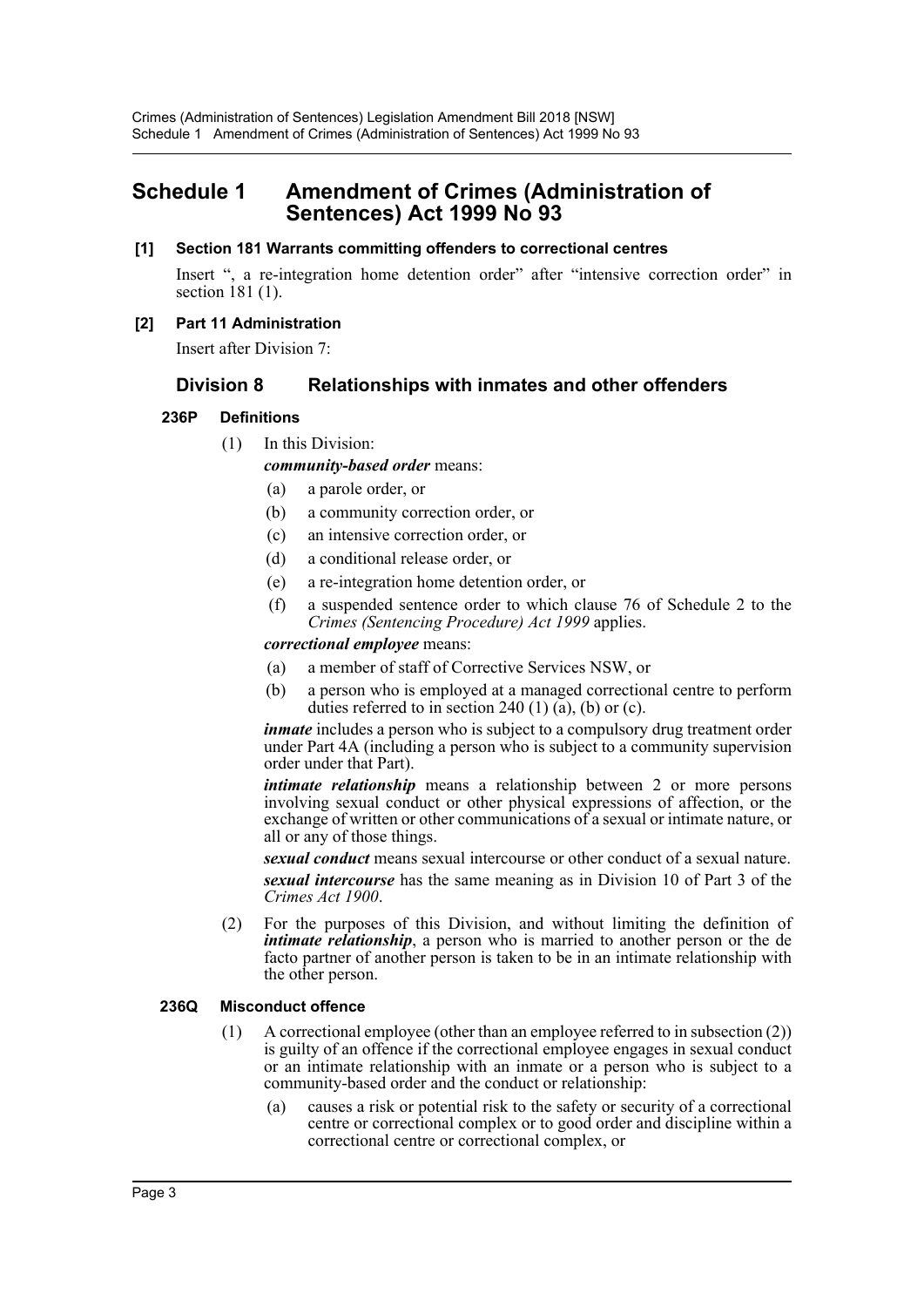(b) compromises the proper administration of a sentence or a community-based order.

Maximum penalty: 20 penalty units, or imprisonment for 2 years, or both.

(2) It is not an offence under this section if a correctional employee did not know, while the employee engaged in sexual conduct or an intimate relationship with an inmate or person subject to a community-based order, that the other person was an inmate or subject to the order.

## **[3] Section 253A Definitions**

Insert in alphabetical order:

*remotely piloted aircraft* means an unmanned airborne craft, including a drone or other remotely piloted, or otherwise controlled, airborne craft, part of a remotely piloted aircraft and the remote control for a remotely piloted aircraft.

**[4] Section 253B Onus of proof regarding lawful authority, lawful excuse or reasonable excuse**

Insert ", a lawful excuse" after "lawful authority".

## **[5] Sections 253FA and 253FB**

Insert after section 253F:

## **253FA Unlawful possession of remotely piloted aircraft**

- (1) A person must not, without lawful excuse, have in the person's possession a remotely piloted aircraft:
	- (a) in a correctional centre or correctional complex, or
	- (b) in any residential facility or transitional centre located within or near a correctional centre or correctional complex prescribed by the regulations for the purposes of this subsection.

Maximum penalty: 20 penalty units, or imprisonment for 2 years, or both.

- (2) If a person is convicted of an offence under this section, the court may, in addition to a penalty it may impose, make an order that the remotely piloted aircraft be forfeited to the Crown, and the remotely piloted aircraft is forfeited accordingly.
- (3) It is not an offence under this section if a person is in possession of a remotely piloted aircraft:
	- (a) for a purpose prescribed by the regulations, or
	- (b) with the authorisation of a person or a member of a class of persons prescribed by the regulations, or
	- (c) for any other reason prescribed by the regulations.

## **253FB Possession or operation of remotely piloted aircraft in prohibited airspace**

- (1) A person must not be in possession of a remotely piloted aircraft within prohibited airspace.
	- Maximum penalty: 20 penalty units, or imprisonment for 2 years, or both.
- (2) It is a defence to a prosecution for an offence under subsection (1) if the defendant establishes that the possession was not for the purpose of threatening the good order or security of detention premises.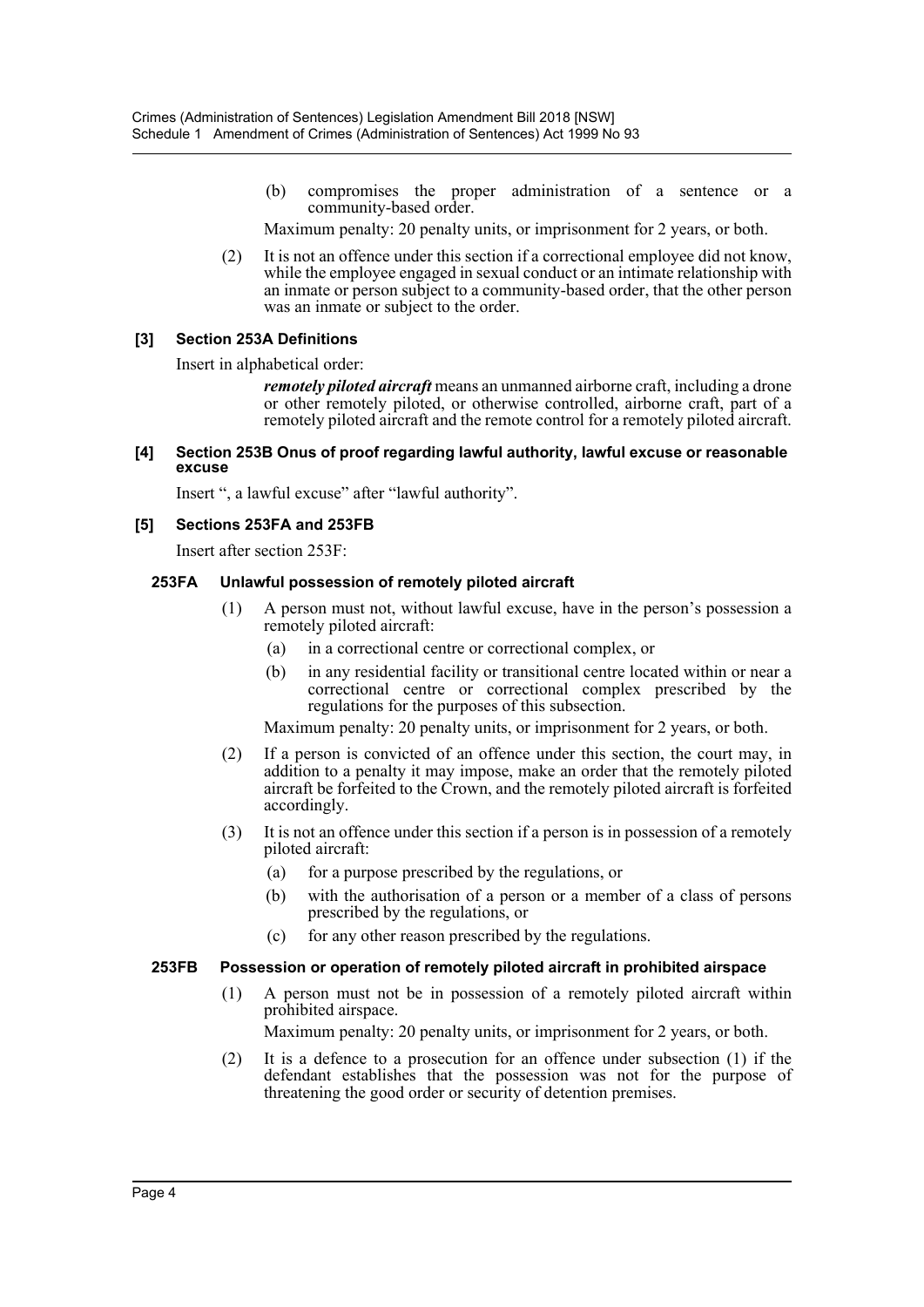(3) A person must not, without lawful excuse, operate or attempt to operate a remotely piloted aircraft within prohibited airspace in a way that threatens or is likely to threaten the good order or security of detention premises.

Maximum penalty: 20 penalty units, or imprisonment for 2 years, or both.

- (4) It is not an offence under this section if a person is in possession of or operates or attempts to operate a remotely piloted aircraft:
	- (a) for a purpose prescribed by the regulations, or
	- (b) with the authorisation of a person, or a member of a class of persons, prescribed by the regulations, or
	- (c) for any other reason prescribed by the regulations.
- (5) In this section:

## *detention premises* means:

- (a) a correctional centre, other than a police station or court cell complex in which an offender is held in custody, or
- (b) a correctional complex, or
- (c) a residential facility or transitional centre located within or near a correctional centre or correctional complex prescribed by the regulations.

*operate a remotely piloted aircraft* means fly or otherwise use a remotely piloted aircraft, including use a remotely piloted aircraft to photograph, film or otherwise make or transmit a visual or audio recording of the whole or any part of detention premises, or a person, thing or activity on or at detention premises.

*prohibited airspace* means the airspace above detention premises, and above the land in the immediate vicinity of detention premises, at or below 400 feet above ground level.

## **[6] Section 253J Conduct of search**

Omit "or by a person of the same sex (being a non-correctional member of staff) under the direction of the correctional officer concerned" from section 253J (4).

## **[7] Sections 253MA and 253MB**

Insert after section 253M:

## **253MA Use of reasonable force—visitors**

- (1) A correctional officer may use force to deal with a visitor for the following purposes:
	- (a) to protect the correctional officer or another person (including a member of staff of Corrective Services NSW, an inmate or a member of the public) from attack or harm, or imminent attack or harm, but only if there are no other immediate or apparent means available for the protection of the correctional officer or other person,
	- (b) to prevent damage to the place of detention or to any property within the place of detention,
	- (c) to prevent an unlawful attempt to enter the place of detention by force or to free an inmate,
	- (d) to remove the visitor from the place of detention, if the officer is authorised to do so under the regulations.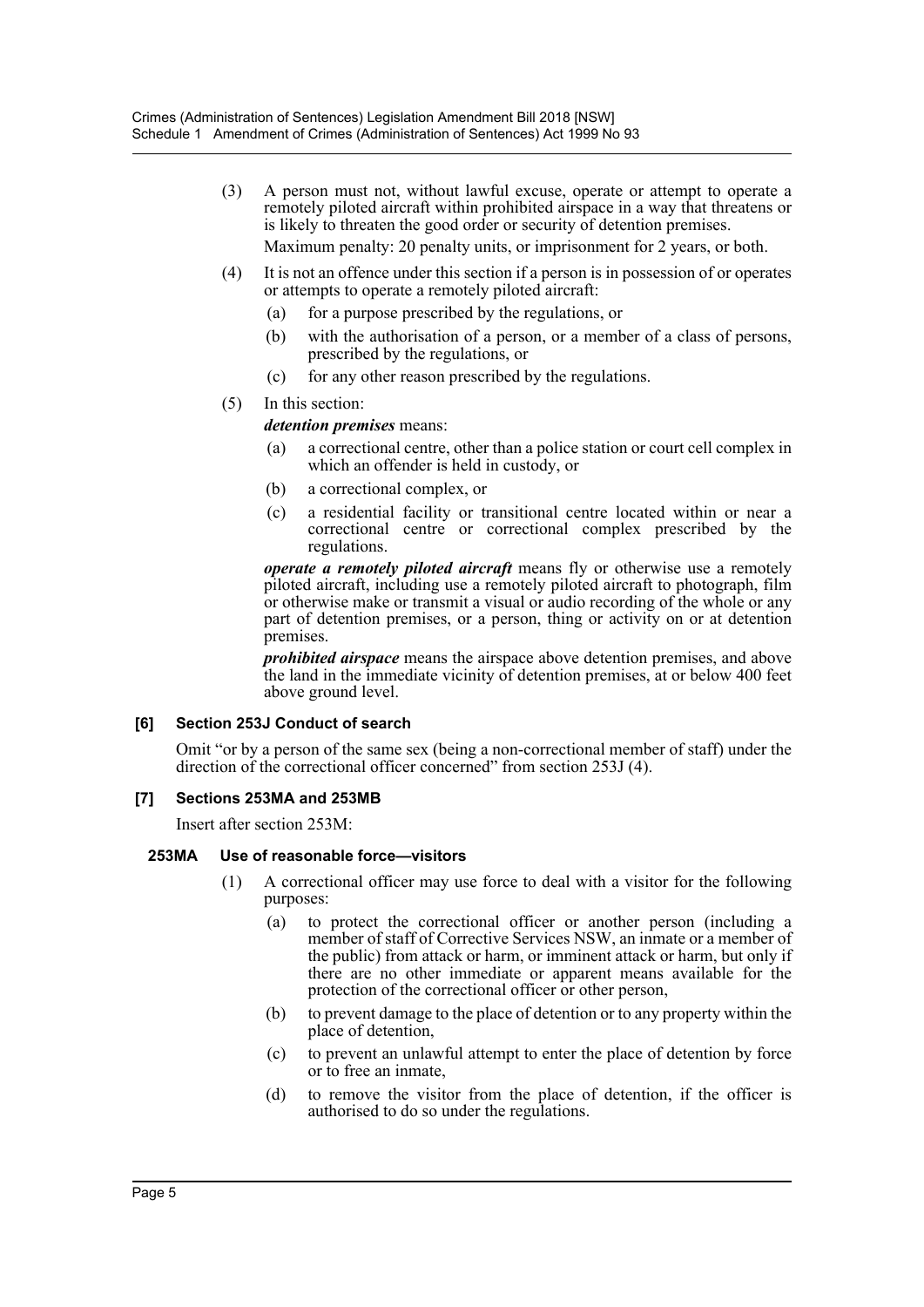- (2) A correctional officer may use force to deal with a visitor for the purpose of exercising a power under section 253I or any other provision of this Part. **Note.** Section 253I confers powers on a correctional officer to arrest persons suspected of committing an offence under this Part, to search persons, to detain them and to seize things that are evidence of the commission of an offence under this Part (including things that are prohibited to be brought into a place of detention).
- (3) The nature and extent of the force that may be used in relation to a visitor are to be dictated by circumstances, subject to the following:
	- (a) the force used must not exceed the force that is reasonably necessary for protection, or to maintain the good order and security of a place of detention, having due regard to the personal safety of correctional officers and others,
	- (b) the infliction of injury on a visitor is to be avoided if at all possible,
	- (c) if a visitor is restrained—once the visitor is satisfactorily restrained, no further force must be used on the visitor other than the force reasonably necessary to maintain that restraint.
- (4) A correctional officer may use handcuffs, or other equipment prescribed by the regulations, for the purpose of restraining a visitor, but only if it is reasonably necessary in the circumstances.
- (5) This section is in addition to section 253L.

## **253MB Report on use of force**

- (1) Any correctional officer who uses force on a visitor must, as soon as reasonably practicable, give a report about the use of force to the governor of the place of detention.
- (2) The report must:
	- (a) be in writing, and
	- (b) specify the name of the visitor and the name of the correctional officer involved in the use of force, and
	- (c) specify the location where the force was used, and
	- (d) describe the nature of the force used and the circumstances requiring its use, and
	- (e) be signed by the correctional officer involved in the use of force.

#### **[8] Section 253Q No personal liability for person conducting search under direction of correctional officer**

Omit the section.

## **[9] Section 253R Time within which proceedings must be taken**

Insert at the end of the section:

(2) Despite subsection (1), proceedings for an offence under section 253FA or 253FB must be commenced not later than 2 years from the time the facts first come to the knowledge of the Commissioner.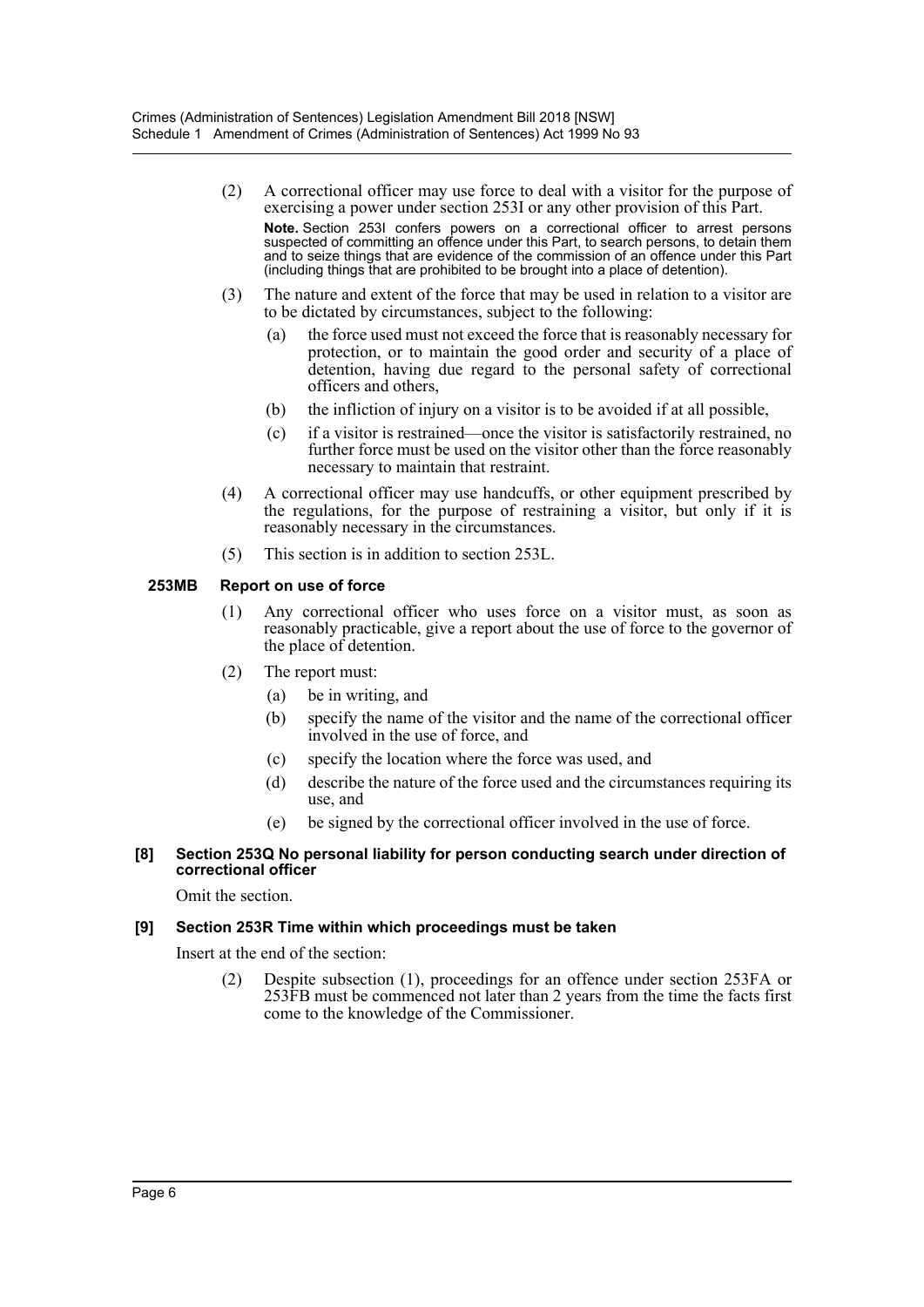## **[10] Schedule 5 Savings, transitional and other provisions**

Insert at the end of the Schedule, with appropriate Part and clause numbering:

## **Part Provisions consequent on enactment of Crimes (Administration of Sentences) Legislation Amendment Act 2018**

## **Warrants of commitment relating to offenders subject to re-integration home detention orders**

- (1) This clause applies to a warrant of commitment issued under section 181 for an offender after the revocation of a re-integration home detention order that was issued:
	- (a) on or after 24 September 2018, and
	- (b) before the amendment of that section by the *Crimes (Administration of Sentences) Legislation Amendment Act 2018*.
- (2) The warrant is taken to be valid and to have always been valid, if it would have been valid if issued on or after the amendment of the section by that Act.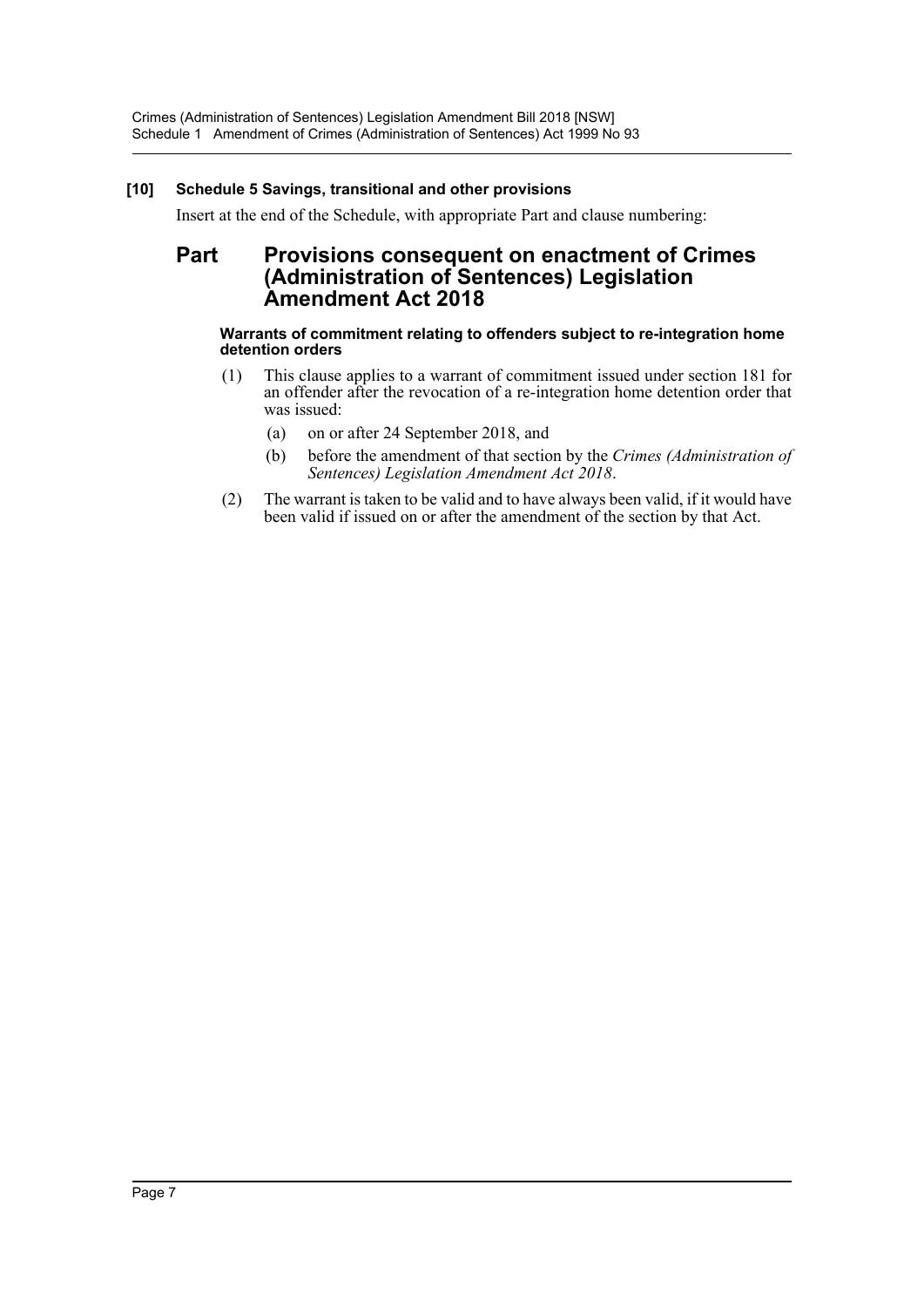## <span id="page-8-0"></span>**Schedule 2 Amendment of Children (Detention Centres) Act 1987 No 57**

## **[1] Section 32AB**

Insert before section 33:

#### **32AB Definition**

In this Part:

*remotely piloted aircraft* means an unmanned airborne craft, including a drone or other remotely piloted, or otherwise controlled, airborne craft, part of a remotely piloted aircraft and the remote control for a remotely piloted aircraft.

#### **[2] Sections 37CA and 37CB**

Insert after section 37C:

## **37CA Unlawful possession of remotely piloted aircraft**

- (1) A person who, without lawful excuse, has in the person's possession a remotely piloted aircraft in a detention centre is guilty of an offence and is liable to a penalty not exceeding 20 penalty units, or imprisonment for a period not exceeding 2 years, or both.
- (2) It is not an offence under this section if a person is in possession of a remotely piloted aircraft:
	- (a) for a purpose prescribed by the regulations, or
	- (b) with the authorisation of a person or a member of a class of persons prescribed by the regulations, or
	- (c) for any other reason prescribed by the regulations.

## **37CB Possession or operation of remotely piloted aircraft in prohibited airspace**

- (1) A person who is in possession of a remotely piloted aircraft within prohibited airspace is guilty of an offence and is liable to a penalty not exceeding 20 penalty units, or imprisonment for a period not exceeding 2 years, or both.
- (2) It is a defence to a prosecution for an offence under subsection (1) if the defendant establishes that the possession was not for the purpose of threatening the good order or security of a detention centre.
- (3) A person who, without lawful excuse, operates or attempts to operate a remotely piloted aircraft within prohibited airspace in a way that threatens or is likely to threaten the good order or security of a detention centre, is guilty of an offence and is liable to a penalty not exceeding 20 penalty units, or imprisonment for a period not exceeding 2 years, or both.
- (4) It is not an offence under this section if a person is in possession of or operates or attempts to operate a remotely piloted aircraft:
	- (a) for a purpose prescribed by the regulations, or
	- (b) with the authorisation of a person, or a member of a class of persons, prescribed by the regulations, or
	- (c) for any other reason prescribed by the regulations.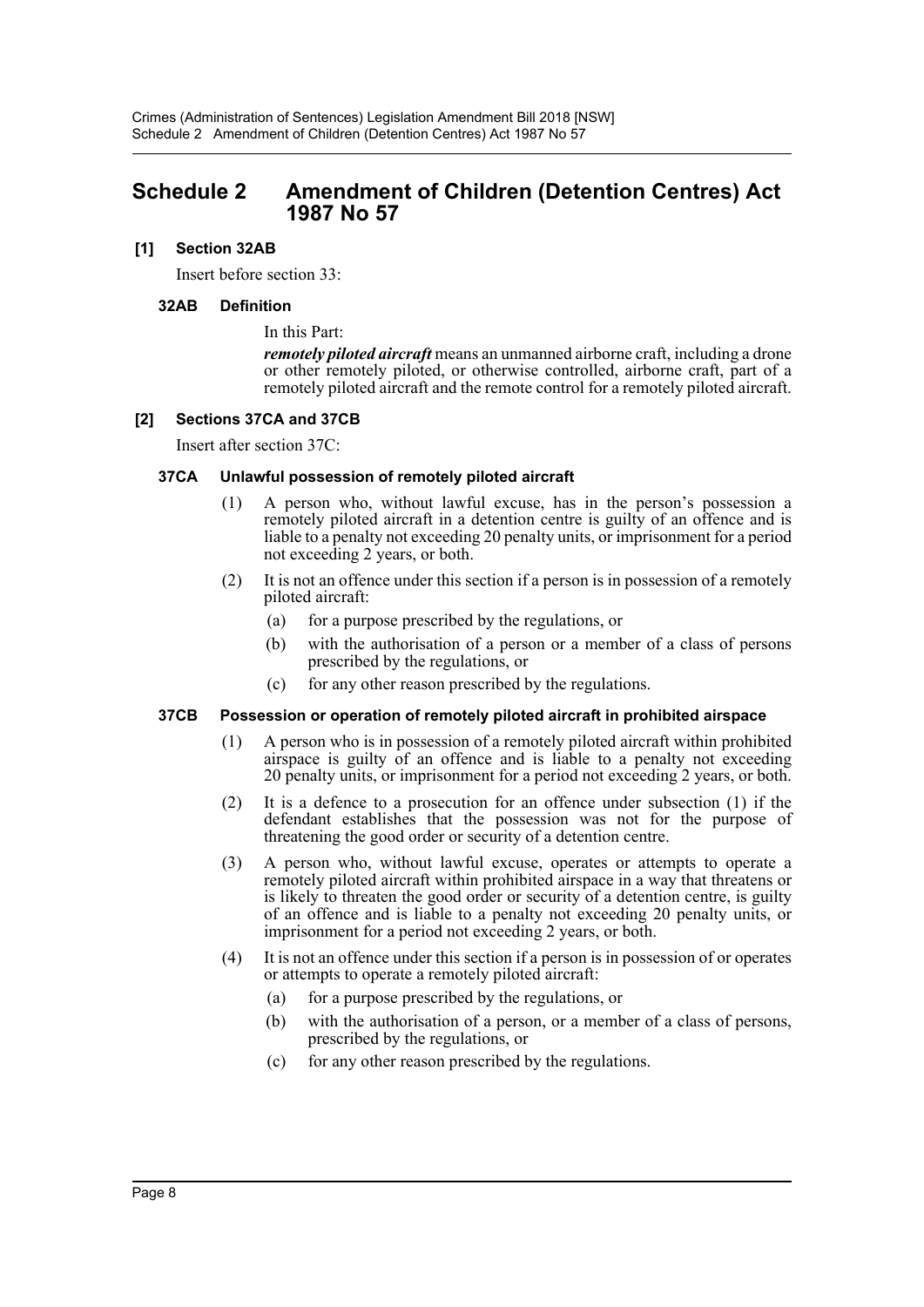(5) In this section:

*operate a remotely piloted aircraft* means fly or otherwise use a remotely piloted aircraft, including use a remotely piloted aircraft to photograph, film or otherwise make or transmit a visual or audio recording of the whole or any part of a detention centre, or a person, thing or activity on or at a detention centre.

*prohibited airspace* means the airspace above any detention centre, and above the land in the immediate vicinity of a detention centre, at or below 400 feet above ground level.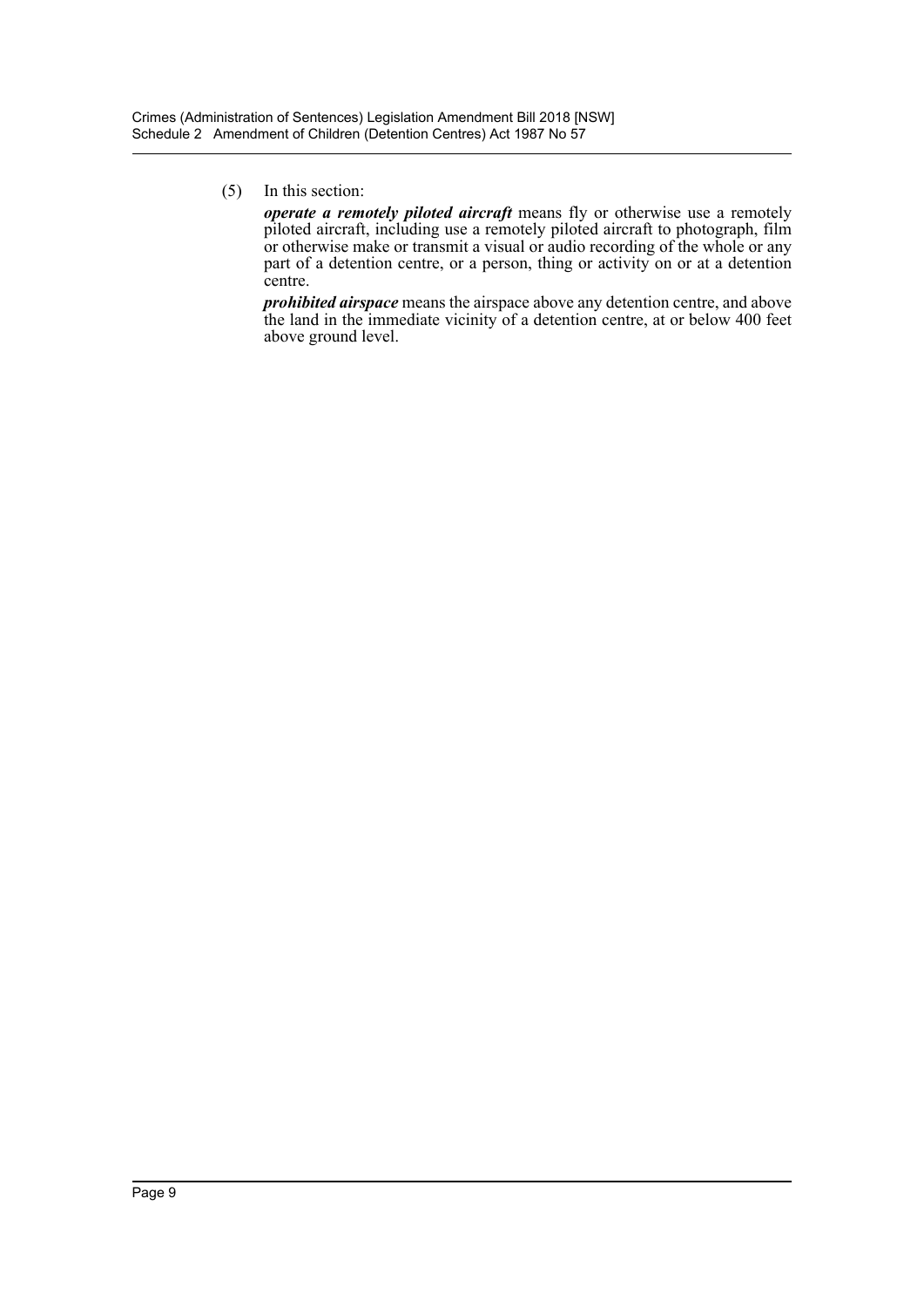# <span id="page-10-0"></span>**Schedule 3 Amendment of Crimes (Administration of Sentences) Regulation 2014**

## **[1] Clause 319B**

Insert after clause 319A:

## **319B Powers of correctional officers—restraint of visitors**

For the purposes of section 253MA (4) of the Act, flexicuffs are prescribed.

## **[2] Clauses 322A–322C**

Insert after clause 322:

## **322A Unlawful possession of remotely piloted aircraft**

- (1) For the purposes of section 253FA (3) (a) of the Act, the following purposes are prescribed:
	- (a) law enforcement, in the person's capacity as an officer of, or person acting on behalf of, a law enforcement agency,
	- (b) administering or enforcing the Act,
	- (c) dealing with a fire or other emergency.
- (2) For the purposes of section 253FA (3) (b) of the Act, authorisation in writing by the Commissioner or the governor of the relevant correctional centre or correctional complex to be in possession of the remotely piloted aircraft is prescribed.

#### **322B Unlawful possession and operation of remotely piloted aircraft within prohibited airspace**

- (1) For the purposes of section 253FB (4) (a) of the Act, the following purposes are prescribed:
	- (a) law enforcement, in the person's capacity as an officer of, or person acting on behalf of, a law enforcement agency,
	- (b) administering or enforcing the Act,
	- (c) dealing with a fire or other emergency.
- (2) For the purposes of section 253FB (4) (b) of the Act, authorisation in writing by the Commissioner or the governor of the relevant correctional centre or correctional complex to be in possession of the remotely piloted aircraft is prescribed.

## **322C Remotely piloted aircraft—detention premises**

For the purposes of paragraph (c) of the definition of *detention premises* in section 253FB (5) of the Act, the following residential facilities and transitional centres are prescribed:

- (a) Bolwara Transitional Centre, Emu Plains,
- (b) Miruma residential facility, Cessnock,
- (c) Nunyara Community Offender Support Program Centre, Malabar.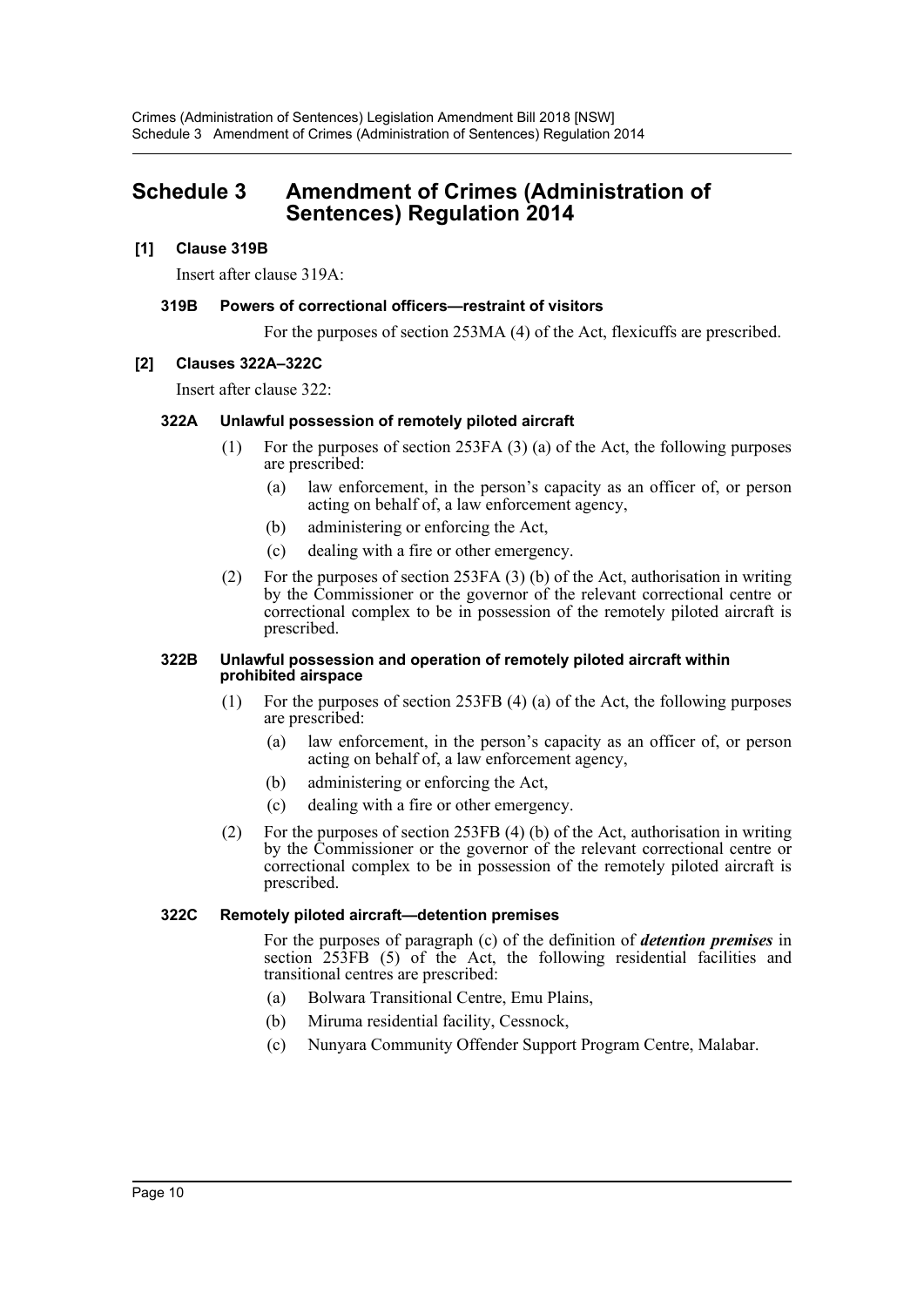# <span id="page-11-0"></span>**Schedule 4 Amendment of Children (Detention Centres) Regulation 2015**

## **Clauses 153A and 153B**

Insert after clause 153:

## **153A Unlawful possession of remotely piloted aircraft**

- (1) For the purposes of section 37CA (2) (a) of the Act, the following purposes are prescribed:
	- (a) law enforcement, in the person's capacity as an officer of, or person acting on behalf of, a law enforcement agency,
	- (b) administering or enforcing the Act,
	- (c) dealing with a fire or other emergency.
- (2) For the purposes of section 37CA (2) (b) of the Act, authorisation in writing by the Secretary or the centre manager of the relevant detention centre to be in possession of the remotely piloted aircraft is prescribed.
- (3) In this clause and clause 153B:

*law enforcement agency* means any of the following:

- (a) the NSW Police Force, or the police force of another State or a Territory,
- (b) the New South Wales Crime Commission,
- (c) the Australian Federal Police,
- (d) the Australian Criminal Intelligence Commission,
- (e) the Director of Public Prosecutions of New South Wales, of another State or a Territory or of the Commonwealth,
- (f) the Law Enforcement Conduct Commission,
- (g) the Independent Commission Against Corruption,
- (h) the Department of Justice.

#### **153B Unlawful possession and operation of remotely piloted aircraft within prohibited airspace**

- (1) For the purposes of section 37CB (4) (a) of the Act, the following purposes are prescribed:
	- (a) law enforcement, in the person's capacity as an officer of, or person acting on behalf of, a law enforcement agency,
	- (b) administering or enforcing the Act,
	- (c) dealing with a fire or other emergency.